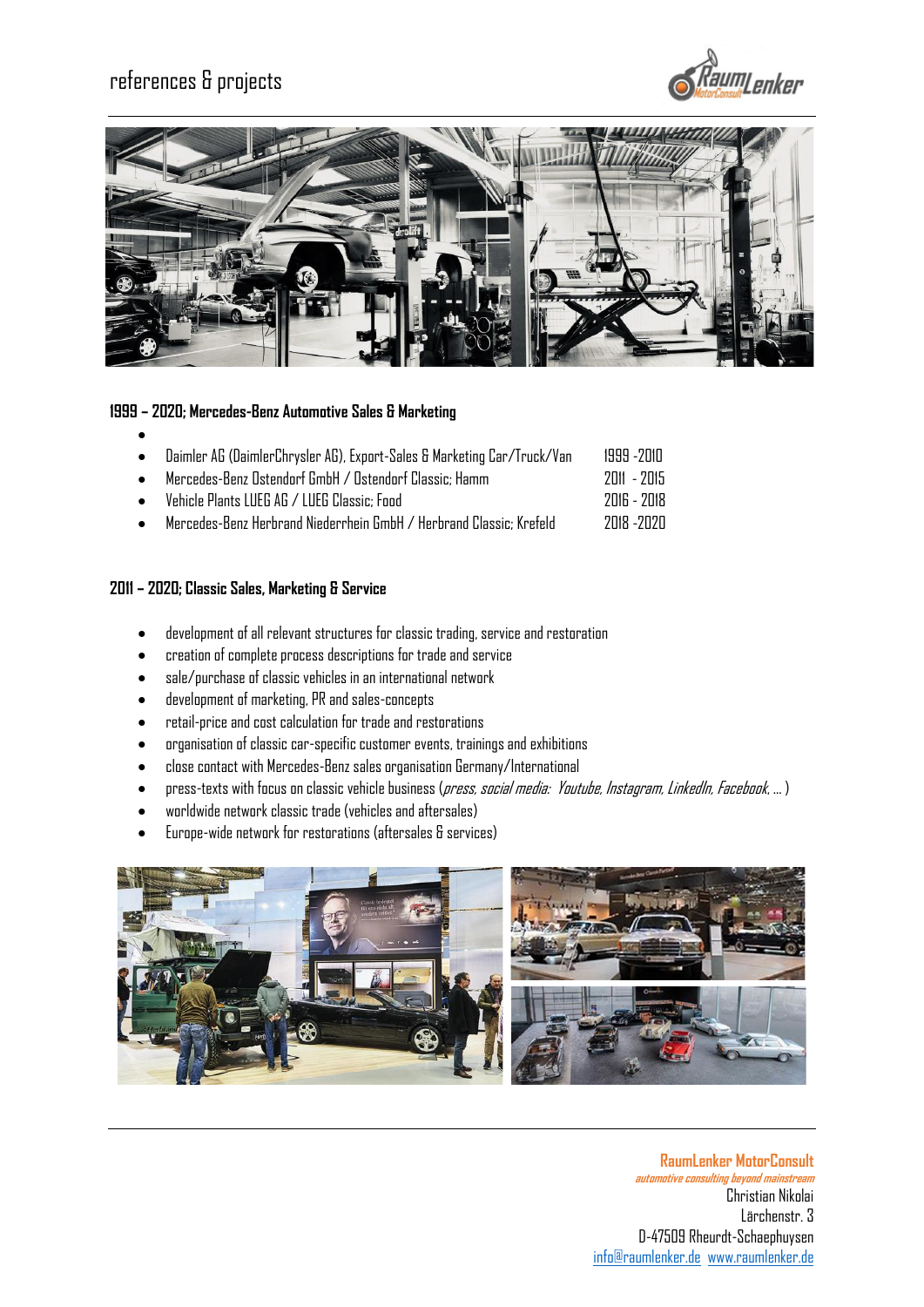



**Restoration W 111 280 SE Cabrio (1970)** From January 2011 Ostendorf Classic quickly devoted itself to challenging vehicle projects. The 280SE convertible pictured here has been rebuilt from scratch. In detail, only the central tunnel, dashboard, windshield-frame as well as doors and trunklid were retained from the original body structure. Within 1 1/2 years we have rebuilt the body with an effort of approx. €80,000,--. The same applies to the engine, gearbox and axles, which we have repaired ourselves. All chrome parts have been re-galvanized. What could not be repaired was purchased and assembled as a new or NOS part. The work was carried out with the utmost consideration for originality. The Classic Data Value Assessment confirmed the perfect condition with the Grade 1 (like new or better), which is rarely awarded. The photo of the underbody after completion of the restoration shows that the visual impression is one – the technical perfection is the other.



**230n Roadster W143 (1937)** As part of the restoration, a year and a half of research had to be carried out in order to be able to define the state of delivery. The aim was to put not only the optics, but also the technology in the state of 1937. It turned out that, for example the connecting bearing shells were poured directly onto the connecting rods in an alloy that is no longer used today.

We have identified a specialist who was able to reconstruct this technique and apply it to our vehicle. Thus, the vehicle we have restored is likely to be the 230n Roadster of about 10 surviving specimens worldwide, which is closest to the original.

The radiator grille was in very bad condition when purchased. We were able to restore the shape by galvanic coppering and subsequent grinding.

The weight has roughly tripled – but the look has been perfected.

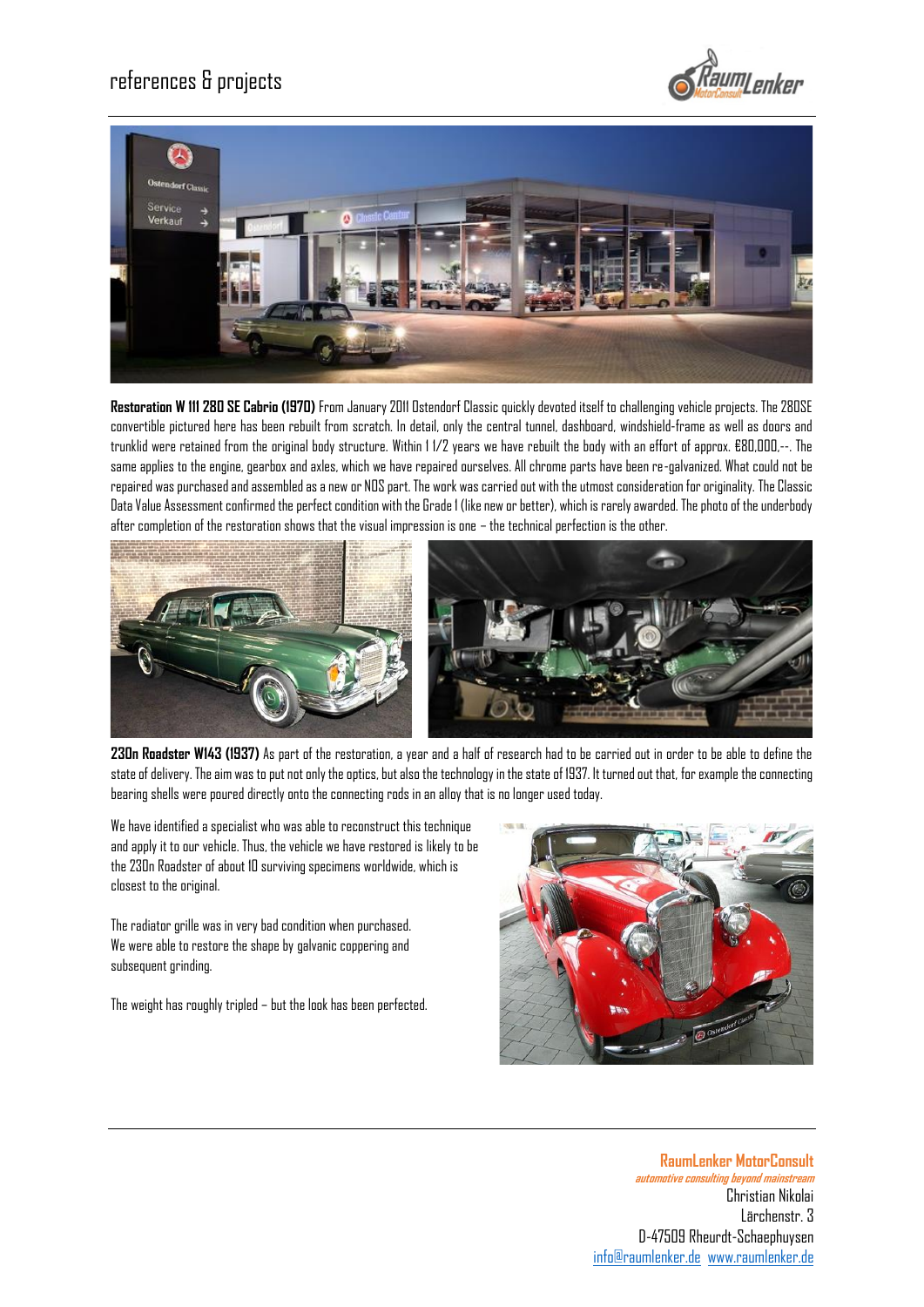



**The "Böhringer Pagoda" W113 230SL (1963)** When we bought this vehicle, it was in a pitiful condition – but came with a FIA vehicle pass for historic motorsports! It was also painted in an incorrect, non-original colour. However, since she had all the necessary components and conversions for motorsport, we gave her the look of the historical model: the 230SL Pagoda by the German racing driver Eugen Böhringer, with which he won the material-killing rally Spa-Sofia-Liege in 1963. In order to enable the driver to succeed in racing, we optimized the engine and chassis with contemporary tuning measures that were both FIA homologation and compliant with EU-regulations regarding the registration of historic vehicles. I have never driven a Pagoda that has had a comparable good driving behaviour before or after this vehicle project.

#### **The view for details is essential!**

When restoring classic vehicles, it depends on the details and the originality – but of course also on the quality of the workmanship. If a slotted screw was installed ex works, it is of course also used for restoration, instead of a more modern cross-slot or torx screw. Wood is not the same as wood either: as in the picture, a perfectly restored W111 coupé must look in the interior – and no different! By the way, the restoration of these parts takes about eight weeks due to the drying times of the 8-10 coats of paint.





#### **Every brand and every company needs a face!**

Restoring and selling classic cars is one thing – selling them and giving your company a recognizable face, the other. During my time at FahrzeugWerke LUEG AG, I focused on the company's own history and tradition of vehicle construction (170 Station Wagon; the predecessor of the T-Model) under the "future needs heritage".

A figurative mark for recognition was also defined and staged with a photo from the company archive for communication activities. For communication purposes, one of the last company-owned 170 station wagons was restored, which was used for events and exhibitions together with the 300d Adenauer, also owned by LUEG.